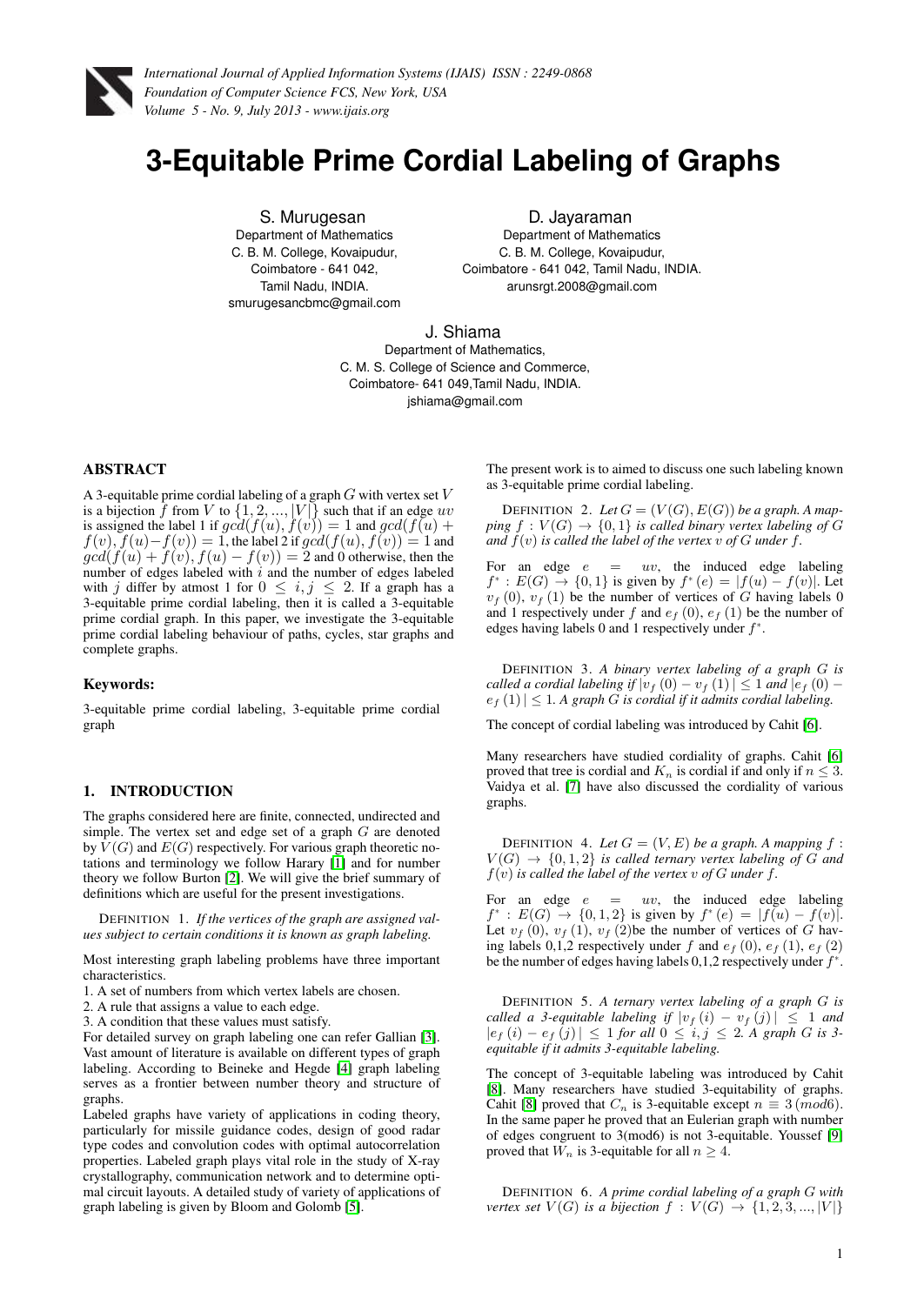

*defined by*

$$
f(e = uv) = 1 \quad if gcd(f(u), f(v)) = 1
$$

$$
= 0 \quad otherwise
$$

*and*  $|e_f(0) - e_f(1)|$  ≤ 1*. A graph which admits prime cordial labeling is called a prime cordial graph.*

The concept of prime cordial labeling was introduced by Sundaram et al.[\[10\]](#page-3-9) and in the same paper they investigate several results on prime cordial labeling. Vaidya and Vihol [\[11\]](#page-3-10) have also discussed prime cordial labeling in the context of graph operations.

By combining the concepts of prime cordial labeling and 3 equitable labeling and by using the result in Number Theory that if  $gcd(a, b) = 1$ , then  $gcd(a + b, a - b) = 1$  or 2, we introduce a new concept called 3-equitable prime cordial labeling as follows.

DEFINITION 7. *A 3-equitable prime cordial labeling of a graph* G with vertex set  $V(G)$  *is a bijection*  $f : V(G) \rightarrow$ {1, 2, 3, ..., p} *defined by*

$$
f(e = uv) = \begin{cases} 1 & if \quad gcd(f(u), f(v)) = 1 \\ and \gcd(f(u) + f(v), f(u) - f(v)) = 1 \\ 2 & if \quad gcd(f(u), f(v)) = 1 \\ and \gcd(f(u) + f(v), f(u) - f(v)) = 2 \\ 0 & otherwise \end{cases}
$$

*and*  $|e_f(i) - e_f(j)|$  ≤ 1 *for all* 0 ≤ *i, j* ≤ 2*.* A graph which *admits 3-equitable prime cordial labeling is called a 3-equitable prime cordial graph.*

### 2. MAIN RESULTS

Here we prove that paths  $P_n$ , cycles  $C_n, n \geq 4$ , stars  $K_{1,n}, n \equiv 1 \pmod{3}$  and complete graphs  $K_n, n \leq 2$  admit 3-equitable prime cordial labeling.

#### THEOREM 1. *The path*  $P_n$  *is 3-equitable prime cordial.*

PROOF. Let  $P_n$ :  $u_1u_2...u_n$  be the path and let  $t_i$  =  $u_i u_{i+1}$ (1  $\leq i \leq n-1$ ) be the edges.

Case 1:  $n\leq 4$ 

The following table gives the 3-equitable prime cordial labeling of  $P_n$ ,  $n \leq 4$ . Vertex labels:

| $\boldsymbol{n}$ | $u_1$ | $u_2$ | $u_3$ | $u_4$ |
|------------------|-------|-------|-------|-------|
|                  |       |       |       |       |
|                  |       |       |       |       |
|                  |       |       |       |       |
|                  |       |       |       |       |

Case 2:  $n \geq 5$ 

Let  $v_k$  be the  $k^{th}$  vertex in  $P_{n-1}$ . Subcase 1:  $n \equiv 1, 2 \pmod{3}$ 

Define

$$
u_k = v_k \quad \text{if} \quad k \le n - 1
$$

$$
and u_n = n
$$

Subcase 2:  $n \equiv 0 \pmod{3}$ 

Define

$$
u_k = v_k \quad \text{if} \quad k \le n-2
$$

$$
u_{n-1} = n
$$

$$
and u_n = n-1
$$

Thus in both cases we have  $|e_f(i) - e_f(j)| \leq 1$  for all  $0 \leq$  $i, j \leq 2$ .

Hence  $P_n$  is 3-equitable prime cordial.  $\Box$ 

|                                                                      |  | EXAMPLE 1. The 3-equitable prime cordial labeling of |  |  |
|----------------------------------------------------------------------|--|------------------------------------------------------|--|--|
| paths $P_n(5 \le n \le 13)$ with vertex labels and the corresponding |  |                                                      |  |  |
| edge labels are given in the following tables.                       |  |                                                      |  |  |

Vertex labels:

| $\it n$ | $u_1$ | $u_2$ | $u_3$ | $u_4$ | $u_{5}$ | $u_6$ | $u_7$ | $u_8$ | $u_{9}$ | $u_{10}$ | $u_{11}$ | $u_{12}$ | $u_{13}$ |
|---------|-------|-------|-------|-------|---------|-------|-------|-------|---------|----------|----------|----------|----------|
| 5       | 2     | 4     |       | 3     | 5       |       |       |       |         |          |          |          |          |
| 6       | 2     | 4     |       | 3     | 6       | 5     |       |       |         |          |          |          |          |
| 7       | 2     | 4     |       | 3     | 6       | 5     | 7     |       |         |          |          |          |          |
| 8       | 2     | 4     |       | 3     | 6       | 5     | 7     | 8     |         |          |          |          |          |
| 9       | 2     | 4     |       | 3     | 6       | 5     | 7     | 9     | 8       |          |          |          |          |
| 10      | 2     | 4     |       | 3     | 6       | 5     |       | 9     | 8       | 10       |          |          |          |
| 11      | 2     | 4     |       | 3     | 6       | 5     | 7     | 9     | 8       | 10       | 11       |          |          |
| 12      | 2     | 4     |       | 3     | 6       | 5     | 7     | 9     | 8       | 10       | 12       | 11       |          |
| 13      | 2     | 4     |       | 3     | 6       | 5     |       | 9     | 8       | 10       | 12       | 11       | 13       |

Edge labels:

| $\it n$         | $t_{1}$        | $t_2$ | $t_3$          | $t_4$            | $t_{5}$ | $t_6$          | $t_7$ | $t_{8}$ | $t_{9}$          | $t_{10}$ | $t_{11}$ | $t_{12}$       |
|-----------------|----------------|-------|----------------|------------------|---------|----------------|-------|---------|------------------|----------|----------|----------------|
| 2               | 1              |       |                |                  |         |                |       |         |                  |          |          |                |
| 3               | 1              | 2     |                |                  |         |                |       |         |                  |          |          |                |
| 4               | $\overline{0}$ | 1     | 2              |                  |         |                |       |         |                  |          |          |                |
| 5               | 0              | 1     | 2              | 2                |         |                |       |         |                  |          |          |                |
| 6               | $\overline{0}$ | 1     | 2              | $\overline{0}$   | 1       |                |       |         |                  |          |          |                |
| 7               | $\overline{0}$ | 1     | 2              | $\overline{0}$   | 1       | 2              |       |         |                  |          |          |                |
| 8               | $\overline{0}$ | 1     | 2              | 0                | 1       | 2              | 1     |         |                  |          |          |                |
| 9               | $\overline{0}$ | 1     | 2              | $\overline{0}$   | 1       | 2              | 2     | 1       |                  |          |          |                |
| $\overline{10}$ | $\overline{0}$ | 1     | $\overline{2}$ | $\overline{0}$   | 1       | $\overline{2}$ | 2     | 1       | $\boldsymbol{0}$ |          |          |                |
| 11              | 0              | 1     | 2              | $\boldsymbol{0}$ | 1       | 2              | 2     | 1       | $\overline{0}$   | 1        |          |                |
| 12              | 0              | 1     | 2              | $\overline{0}$   | 1       | 2              | 2     | 1       | 0                | 0        |          |                |
| 13              | 0              |       | 2              | 0                |         | 2              | 2     |         | 0                | 0        |          | $\overline{2}$ |

THEOREM 2. *The cycle*  $C_n$  *is 3-equitable prime cordial if and only if*  $n \geq 4$ *.* 

PROOF. Let  $C_n$ :  $u_1u_2...u_nu_1$  be the cycle and let  $t_i$  $u_i u_{i+1}$  (1 ≤i ≤n-1) and  $t_n = u_n u_1$  be the edges. Case 1:  $n = 3$ 

The labeling of  $C_3$  is given as follows.



We see that  $|e_f(0) - e_f(1)|=2$  and hence  $C_3$  is not 3-equitable prime cordial.

Case 2:  $4 \le n \le 6$ 

The following table gives the 3-equitable prime cordial labeling of  $C_n$ ,  $4 \le n \le 6$ . Vertex labels:

> $n \mid u_1 \mid u_2 \mid u_3 \mid u_4 \mid u_5 \mid u_6$ 4 3 2 4 1  $5 \mid 3 \mid 5 \mid 2 \mid 4 \mid 1$  $6$  | 3 | 5 | 2 | 4 | 6 | 1

Case 3:  $n \geq 7$ 

Let  $v_k$  be the  $k^{th}$  vertex in  $C_{n-1}$ . Subcase 1:  $n \equiv 1, 4, 5 \pmod{6}$ Define

and  $u_n = n$ 

$$
u_k = v_k \quad \text{if} \quad k \le n-1
$$

Subcase 2:  $n \equiv 2 \pmod{6}$ Let  $n = 6m + 2$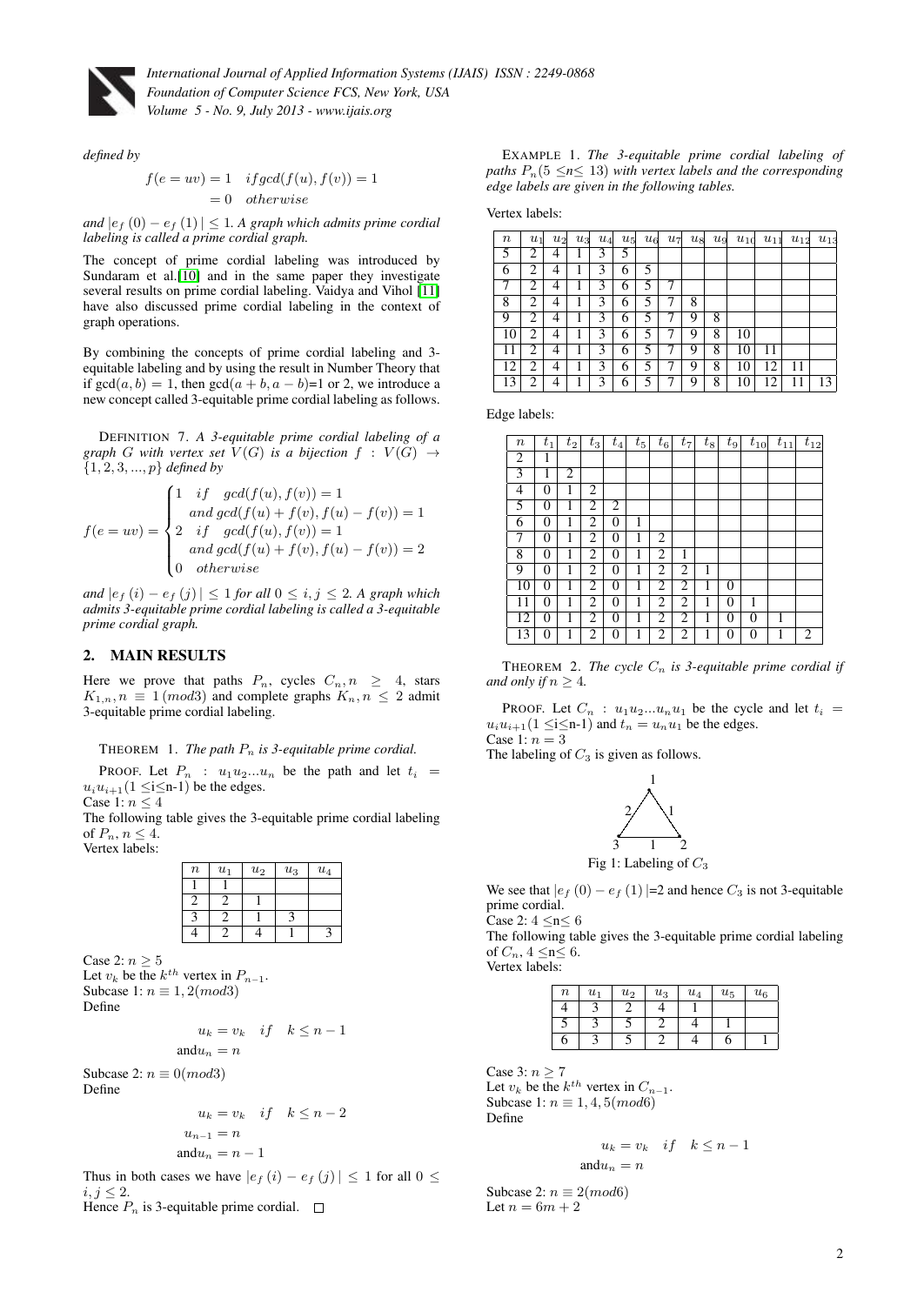

#### Define

 $u_k = v_k$  if  $k \leq 2m$  $u_{2m+1} = v_{n-2}$  $u_{2m+2} = v_{n-1}$  $u_k = v_{k-2}$  if  $2m+3 \le k \le n-1$ and $u_n = n$ Subcase 3:  $n \equiv 3 \pmod{6}$ Define  $u_k = v_k$  if  $k \leq n-2$  $u_{n-1} = n$ and $u_n = n - 1$ Subcase 4:  $n \equiv 0 \pmod{6}$ 

Define

$$
u_k = v_k \quad if \quad k \le n-5
$$
  

$$
u_k = k \quad if \quad n-4 \le k \le n-2
$$
  

$$
u_{n-1} = n
$$
  

$$
and u_n = n-1
$$

Thus in cases(ii)and(iii) we have  $|e_f(i) - e_f(j)| \leq 1$  for all  $0 \leq i, j \leq 2.$ 

Hence  $C_n$  is 3-equitable prime cordial if and only if  $n \geq 4$ .

 $\Box$ 

EXAMPLE 2. *The 3-equitable prime cordial labeling of cycles*  $C_n$  (7  $\leq n \leq 13$ ) *with vertex labels and the corresponding edge labels are given in the following tables.*

Vertex labels:

| $\it n$ | $u_1$ | $u_2$ | $u_3$ | $u_4$ | $u_5$ | $u_{6}$ | $u_7$ | $u_8$ | $u_{9}$ | $u_{10}$ | $u_{11}$ | $u_{12}$ | $u_{13}$ |
|---------|-------|-------|-------|-------|-------|---------|-------|-------|---------|----------|----------|----------|----------|
|         | 3     | 5     | 2     | 4     | 6     |         |       |       |         |          |          |          |          |
| 8       | 3     | 5     |       |       | 2     | 4       | 6     | 8     |         |          |          |          |          |
| 9       | 3     |       |       |       | 2     | 4       | 6     | 9     | 8       |          |          |          |          |
| 10      | 3     | 5     |       |       | 2     | 4       | 6     | 9     | 8       | 10       |          |          |          |
| 11      | 3     | 5     |       |       | 2     | 4       | 6     | 9     | 8       | 10       | 11       |          |          |
| 12      | 3     | 5     |       |       | 2     | 4       | 6     | 8     | 9       | 10       | 12       | 11       |          |
| 13      | 3     | 5     |       |       | 2     | 4       | 6     | 8     | 9       | 10       | 12       |          | 13       |

Edge labels:

| $\it n$ | $t_1$ | $t_2$ | $t_3$ | $t_{4}$        | $t_{5}$ | $t_6$ | $t_7$ | $t_8$ | $t_{9}$  | $t_{10}$ | $t_{11}$ | $t_{12}$       | $t_{13}$ |
|---------|-------|-------|-------|----------------|---------|-------|-------|-------|----------|----------|----------|----------------|----------|
| 4       | 1     | 0     |       | 2              |         |       |       |       |          |          |          |                |          |
| 5       | 2     | 1     | 0     | 1              | 2       |       |       |       |          |          |          |                |          |
| 6       | 2     |       | 0     | 0              | 1       | 2     |       |       |          |          |          |                |          |
| 7       | 2     |       | 0     | $\overline{0}$ |         | 2     | 2     |       |          |          |          |                |          |
| 8       | 2     | 2     | 2     | 1              | 0       | 0     | 0     | 1     |          |          |          |                |          |
| 9       | 2     | 2     | 2     |                | 0       | 0     | 0     |       |          |          |          |                |          |
| 10      | 2     | 2     | 2     | 1              | 0       | 0     | 0     |       | $\theta$ | 1        |          |                |          |
| 11      | 2     | 2     | 2     | 1              | 0       | 0     | 0     | 1     | 0        | 1        | 2        |                |          |
| 12      | 2     | 2     | 2     |                | 0       | 0     | 0     | 1     | l        | 0        |          | $\overline{2}$ |          |
| 13      | 2     | 2     | 2     |                | 0       | 0     | 0     |       |          | 0        |          | 2              | 2        |

THEOREM 3. The star graph  $K_{1,n}$  is 3-equitable prime cor*dial if and only if*  $n \equiv 2 \pmod{3}$ *.* 

PROOF. Let v be the central vertex and let  $v_1, v_2, ..., v_n$  be the end vertices of the star  $K_{1,n}$ .

Case 1:  $n \equiv 2 \pmod{3}$ 

Assign the label 3 to the vertex  $v$  and the remaining labels to the vertices  $v_1, v_2, ..., v_n$ .

We see that  $|e_f(i) - e_f(j)| \le 1$  for all  $0 \le i, j \le 2$ . Thus  $K_{1,n}$  is 3-equitable prime cordial.

Case 2:  $n \equiv 0, 1 \pmod{3}$ Subcase 1: Assign an even label to the vertex  $v$ . There is no edge labeled 2. Subcase 2: Assign an odd label to the vertex  $v$ . We see that  $|e_f(1) - e_f(2)|=0$  or 1 but  $|e_f(0) - e_f(1)| \geq 2$ and  $|e_f(0) - e_f(2)| \geq 2$ . Thus  $K_{1,n}$  is not 3-equitable prime cordial. Hence  $K_{1,n}$  is 3-equitable prime cordial if and only if  $n \equiv$  $2(mod3)$ .  $\square$ 

EXAMPLE 3. *The 3-equitable prime cordial labeling of*  $K_{1,5}$  and  $K_{1,8}$  are shown below.



*Fig 2: 3-equitable prime cordial labeling of*  $K_{1,5}$ 



*Fig 3: 3-equitable prime cordial labeling of*  $K_{1,8}$ 

THEOREM 4. The complete graph  $K_n$  is not 3-equitable *prime cordial for*  $n \geq 3$ *.* 

PROOF. Let  $v_1, v_2, ..., v_n$  be the vertices of  $K_n$  with  $f(v_i) =$ i.

Case(i):  $n = 1, 2$ 

The 3-equitable prime cordial labeling of  $K_1$  and  $K_2$  are given as follows.

$$
\frac{1}{1} \qquad \qquad \frac{1}{2}
$$

Fig 4: 3-equitable prime cordial labeling of  $K_1$  and  $K_2$ 

#### Case(ii):  $n = 3$

By Fig 1, we see that  $|e_f(0) - e_f(1)|=2$  and hence  $C_3$  is not 3-equitable prime cordial.

Case(iii):  $n \geq 4$ We see that  $|e_f(0)-e_f(1)| \geq 3$  and hence  $C_3$  is not 3-equitable prime cordial.

Thus  $K_n$  is not 3-equitable prime cordial for  $n \geq 3$ .  $\Box$